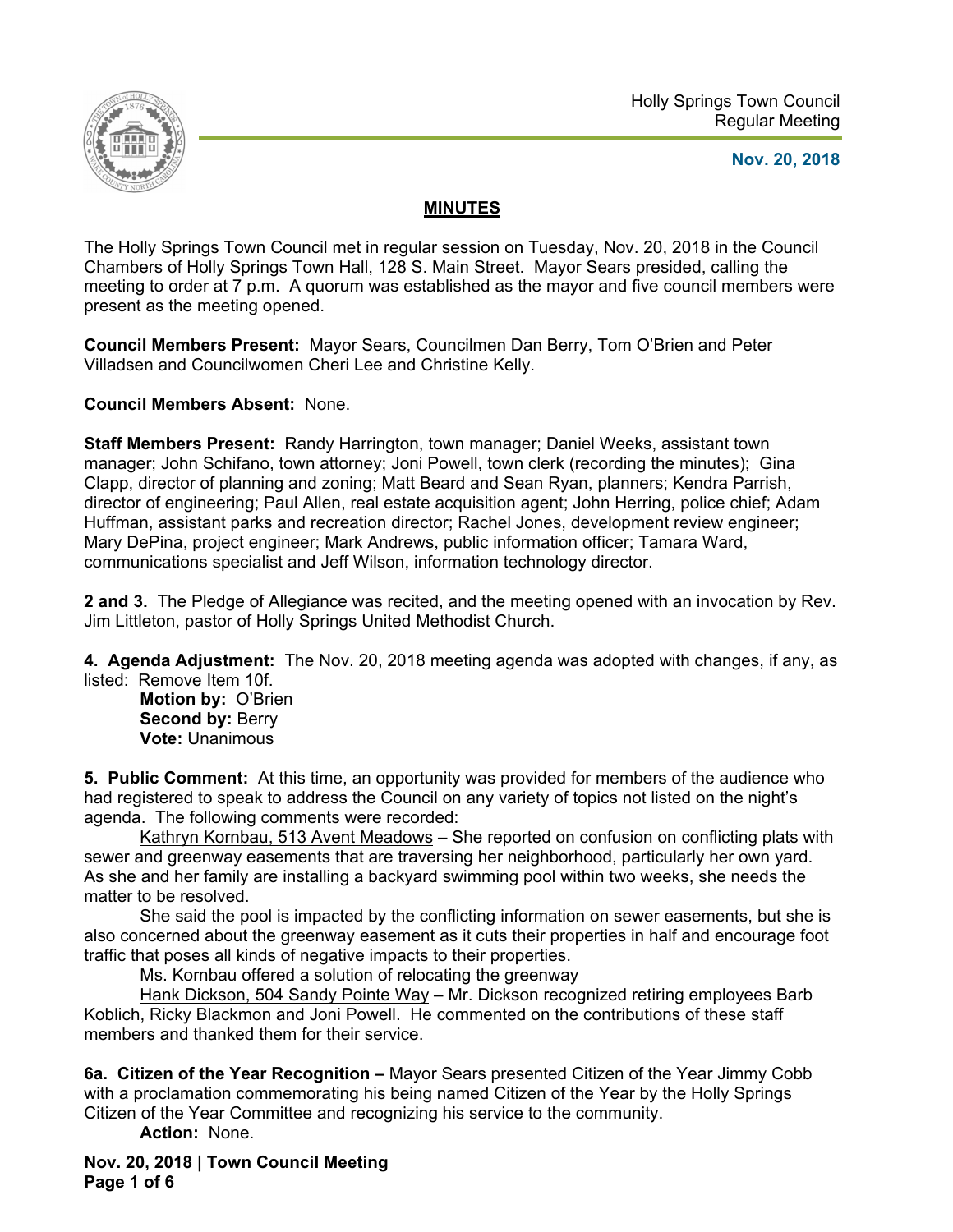**7a. Stageworks --** Stageworks director Daniel Barth explained that Stageworks Theatre launches their second full season in the 2018-2019 Season.

He shared with the Council the progress made during Season One, as well as the expansion of Stageworks Theatre to Fuquay-Varina's Arts Center. He gave a brief preview of the productions featured in Season Two.

**Action:** None.

**8a. Public Hearing: Roger Street Right of Way Closing -** Mr. Jones said Town requires the abandonment of right of way for a portion of Rogers Street in preparation for its realignment and extension. The closure will not impact traffic flow. The order is subject to a 30-day appeal period and will be recorded with the Register of Deeds office.

 With that explanation completed, Mayor Sears reopened the public hearing. The following input was recorded: None.

There being no input, the public hearing was closed.

**Action:** The Council approved a motion to adopt Resolution 18-44 closing a portion of right of way of Roger Street.

**Motion by:** O'Brien **Second by:** Lee **Vote:** Unanimous *A copy of Resolution 18-44 is attached to these minutes.* 

**8b. Public Hearing: Ivy Arbor Way Right of Way Closing -** Ms. Jones said the developer is requesting abandonment of unused right of way for a portion of Ivy Arbor Way. The closure would not impact traffic flow. The Town is to reopen public hearing and close public hearing. Staff is requesting to defer action on the closing order.

 With that explanation completed, Mayor Sears opened the public hearing. The following input was recorded: None.

There being no input, the public hearing was closed.

**Action:** The Council approved a motion to defer action on adoption of Resolution 178-45. **Motion by:** Villadsen **Second by:** Lee  **Vote:** Unanimous

**9. Consent Agenda:** The Council approved a motion to approve all items on the Consent Agenda. The motion carried following a motion by Councilman O'Brien, a second by Councilman Berry and a unanimous vote. The following actions were affected:

9a. Minutes – The Council approved minutes of the Board's meetings held Nov. 6, and Nov. 8, 2018.

9b. Budget Amendment Report - The Council received a report of monthly administrative budget amendments approved by the Town Manager. *A copy of the budget amendment report is attached to these minutes.* 

9c. Budget Amendment - The Council adopted budget amendment to FY 2018-19 budget in the amount of \$80,000 to increase funds to accounts #10-340-12, 10-414-50 2.05, and 10-414-50 90.04 for fiber network splicing labor and materials. *A copy of the budget amendment is attached to these minutes.* 

9d. Main Street Closing for Christmas Parade - The Council adopted Ordinance 18-13 to close Main Street for the Christmas parade. *A copy of the Ordinance 18-13 is attached to these minutes.* 

9e. 18-SEU-06/18-DP-06 Special Exception Use Petition Withdrawal – The Council approved to officially close the public hearing and to close out the project file with a record in the Town Council minutes to acknowledge the closure of 18-SEU-06/18-DP-06 Holly Springs Complete Auto Service.

**Nov. 20, 2018 | Town Council Meeting Page 2 of 6**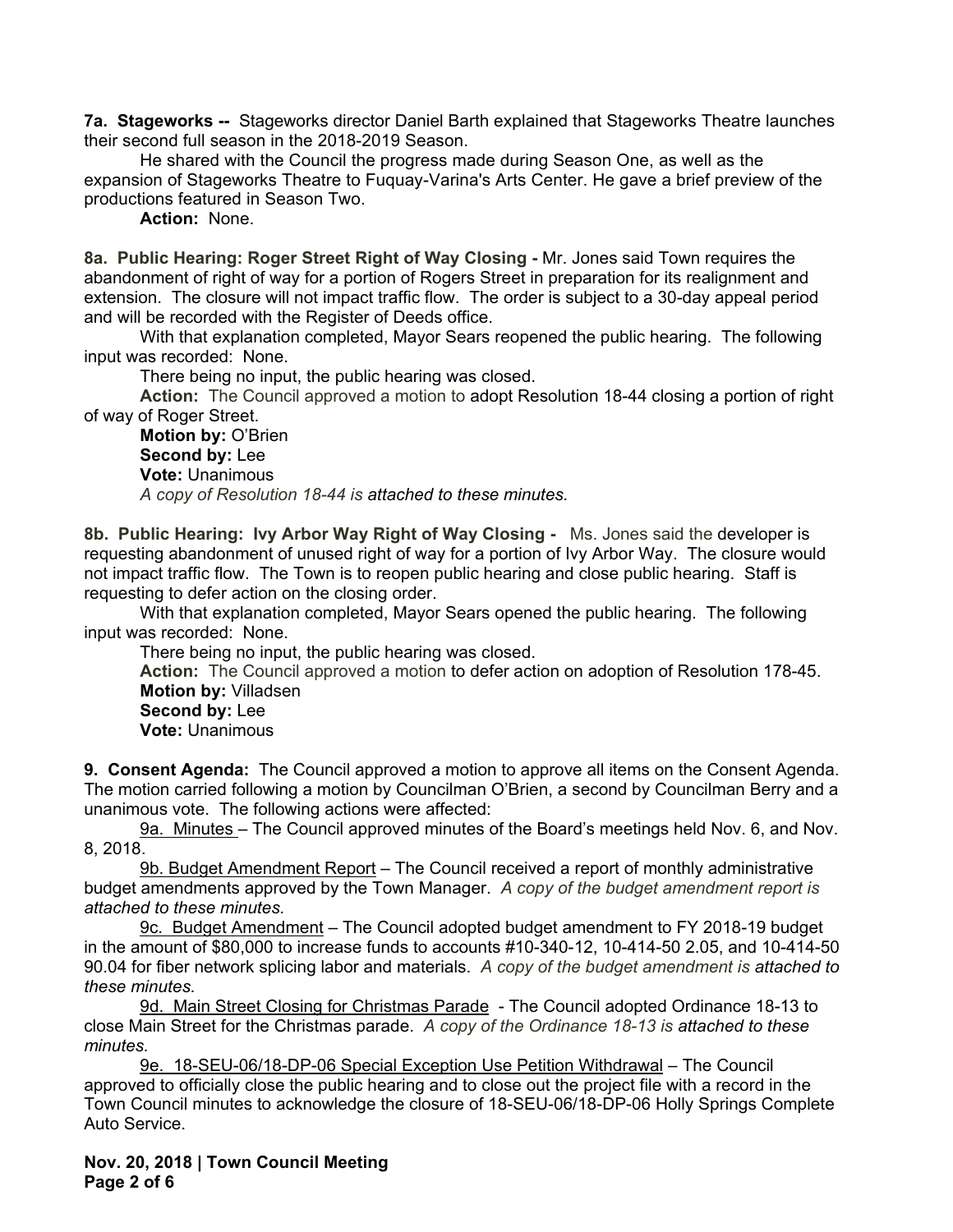9f. Beericana Contract – The Council approved to enter a contract with 919 Beer, LLC to obtain a license to use Sugg Farm to host a beer festival at Sugg Farm October 2019.

9g. Surplus Resolution 18-46 - The Council adopted Resolution 18-46 declaring certain personal property surplus to the needs of the town. *A copy of the Resolution 18-46 is attached to these minutes.* 

**10a. Tree Advisory Committee Ordinance –** Ms. Clapp said the Council requested to have Holly Springs named as a Tree City USA municipality. The National Arbor Day Foundation has four standards that a municipality must obtain to be nominated. One of the four standards is the creation of a "tree board" to assist with the planning for the required annual Arbor Day event and to provide guidance and feedback to the Town Council in the Town maintaining Tree City USA standards.

**Action:** The Council approved a motion to adopt Ordinance #18-12 to amend the Town of Holly Springs Town Code to create the Holly Springs Tree Advisory Committee.

**Motion by:** Villadsen **Second by:** Lee **Vote:** Unanimous. *A copy of the Ordinance 18-12 is attached to these minutes.* 

**10b. Tree Advisory Committee Appointments -** Ms. Clapp said this request was to review the applications that have been received for the newly-created Holly Springs Tree Advisory Committee and appoint all members. Since this is a new committee, the initial terms are varied from 1  $\frac{1}{2}$  year  $-3\frac{1}{2}$  year terms to create a staggered term set up as follows:

2 Members (Jan 1, 2019 – June 30, 2020) then July 1, 2020 – June 30, 2023

2 Members (Jan 1, 2019 – June 30, 2021) then July 1, 2021 – June 30, 2024

1 Member (Jan1, 2019 – June 30, 2022) then July 1, 2022 – June 30, 2025

 She said the applications that have been submitted for this Committee were sent to the Town Council under separate cover.

**Action:** The Council approved a motion to appoint the following members to the Holly Springs Tree Advisory Committee:

Katherine Penton and Gary Claiborne to one and a half-year terms from Jan. 1, 2019 to June 30, 2020; Joe Fuller and Amanda Matheny to two and a half-year terms from Jan. 1, 2019 to June 30, 2021; and Rachel Woods to a three and a half year term Jan. 1, 2019 to June 30, 2022.

 **Motion by:** Berry **Second by:** Villadsen **Vote:** Unanimous

**Action:** The Council approved a motion to appoint Bridget Freeh, 15, to the Holly Springs Tree Advisory Committee as an ex-officio Jr. Member.

 **Motion by:** Lee **Second by: Berry Vote:** Unanimous

**Action:** The Council approved a motion to appoint Rachel Woods as chairman and Joe Fuller as vice chairman of the Holly Springs Tree Advisory Committee.

 **Motion by:** Villadsen Second by: Berry **Vote:** Unanimous

**Action:** The Council approved a motion to appoint Councilwoman Christine Kelly to the Holly Springs Tree Advisory Committee as an ex-officio member representing the Council.  **Motion by:** Lee

**Nov. 20, 2018 | Town Council Meeting Page 3 of 6**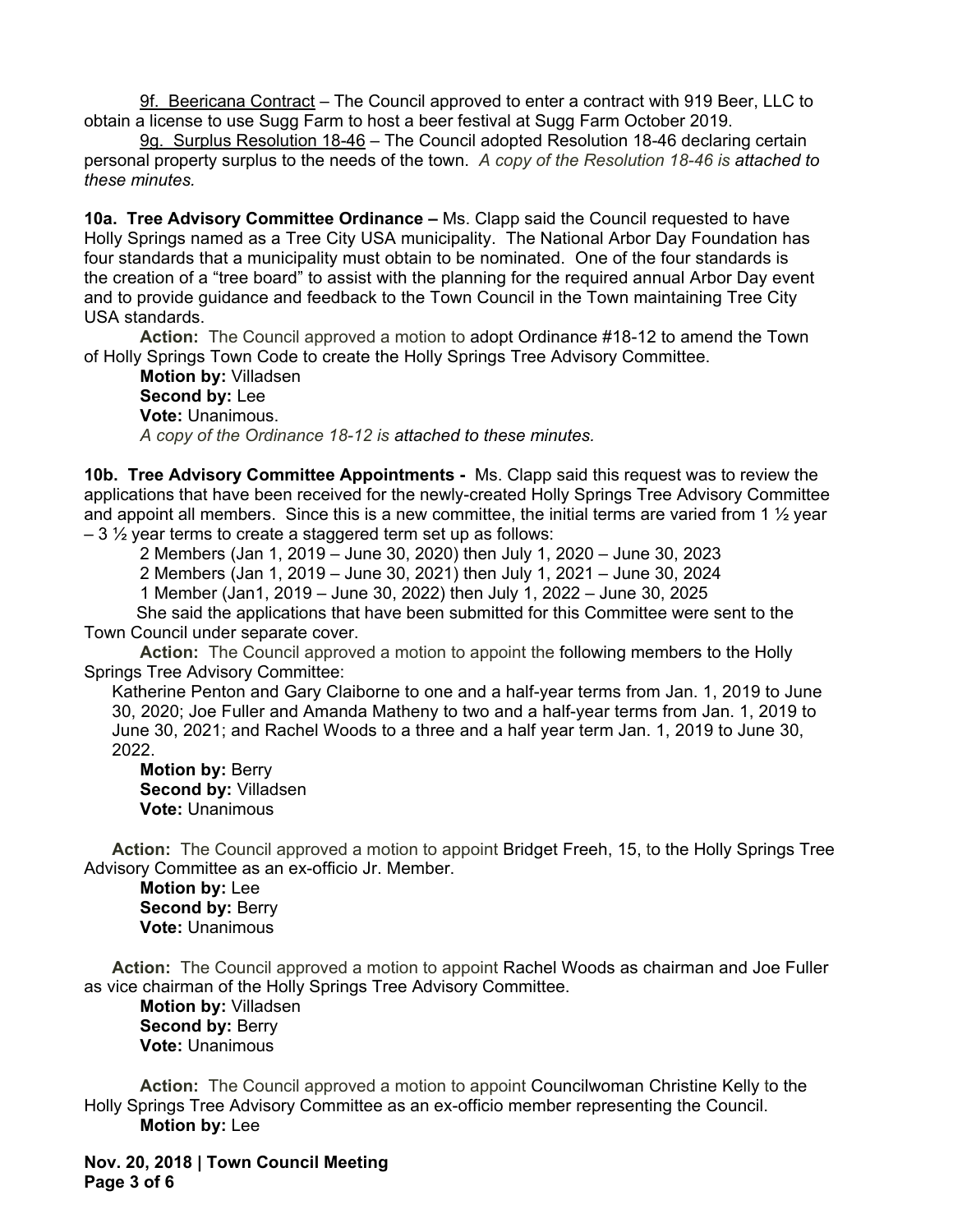## **Second by:** Berry **Vote:** Unanimous

**10c. Community Development Software -** Mr. Wilson said the Community Development (CD) Departments, which consist of Code Enforcement, Planning and Engineering, have been working for over a year to determine the next steps for leveraging technology to automate processes, improve work flows, improve communications and improve the ability of citizens and customers to interact and do business with the Town. The work resulted in a very extensive request for proposals on May 11. The Town received seven strong proposals and through a rigorous process, led by a cross-department selection team, selected Harris CityView product.

He said the deficiencies in the current CD software have been apparent for a long time. Deficiencies of the legacy software were confirmed through a third-party software study, which recommended to replace the software. The project is planned to be split across the 2019 and 2020 budget years. The pricing was pretty consistent across the seven proposals.

He said the implementation of the software is expected to take between 10 and 12 months. The primary purposes of the new CD software are to:

- Process permits for Code Enforcement, Planning and Zoning, and Engineering Departments.
- Work as the parcel management database.
- Manage development project tracking.
- Incorporate an electronic plan review process that allows for the development community to follow the status of their projects.
- Enhance the ability to apply online for permits and development projects.
- Manage zoning and code enforcement.
- Allow for more robust mobile inspections in the field.
- Manage and track engineering construction projects.

**Action:** The Council approved a motion to award contract to Harris Computer Corporation to replace the Town's community development software in the total amount of \$462,729, including software costs and implementation services, to be funded with \$250,000 from the current fiscal year and \$212,729 from the future fiscal year 2019/2020.

**Motion by:** Berry **Second by:** Lee **Vote:** Unanimous

**10d. NC 55 / Sportsmanship Way Project -** Ms. DePina said in 2016, the Town entered into a Municipal Agreement with NCDOT for the construction of the Sportsmanship Way connection to the NC 55 superstreet. Sportsmanship Way is approximately 1 mile north of Holly Springs Road. It serves as the access road from N. Main Street to the North Main Athletic Complex, (Ting Park). This will provide a much needed connection to Ting Park from Hwy. 55. The agreement is for three years with an 80/20 split with total federal funds of \$1,200,000 and the Town's non-match amount of \$300,000.

 She said the design has been completed, and NCDOT has authorized the Town to move forward with construction. When construction bids were opened in September, the low bidder was Fred Smith Company.

 A condition of the municipal agreement is that the Town will provide Construction Engineering and Inspection, (CEI) during construction. After a rigorous solicitation and selection process, Summit Design and Engineering Group was selected to provide these services. The low bid was 31% higher than the engineer's estimate. The design engineer justified the overage stating that the cost of labor and materials has increased significantly in recent months. Research of NCDOT bid tabs over the past year confirms this. In addition, contractors are busy and are charging a premium in order to hire additional crew members and procure equipment necessary to complete the work. Because of the increased cost, NCDOT has issued a Supplemental Municipal

**Nov. 20, 2018 | Town Council Meeting Page 4 of 6**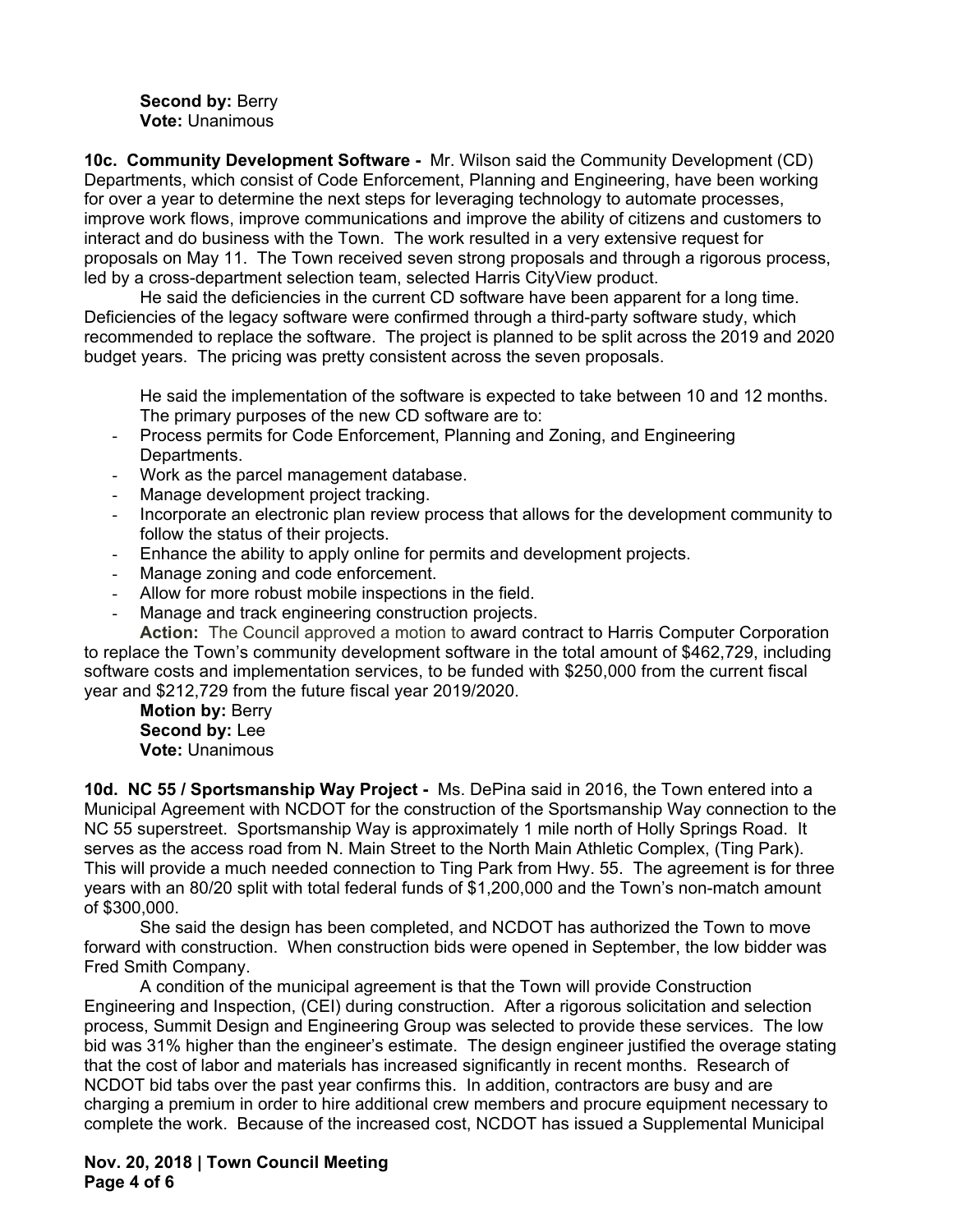Agreement with a 50/50 split with total Federal Funds of \$1,777,967 and the Town's non-match amount of \$577,967.

Another condition of the municipal agreement is that the Town must receive bid concurrence from NCDOT prior to awarding the construction contract. Bid concurrence is dependent upon council approving the construction contract. The construction contract stipulates that the unit prices submitted at bid will remain valid for 60 calendar days. After the 60 day window, the contractor may either adjust unit prices or withdraw the bid, altogether. Because we are fast approaching the 60 day window, it is necessary that bid concurrence be given promptly.

**Action 1 of 4:** The Council approved a motion to adopt project budget and budget amendment of \$2,656,634 to transfer from street reserves account # 22.95 to project account 48- 815-91.04 for NC 55 /Sportsmanship Way project.

**Motion by:** Kelly **Second by:** O'Brien **Vote:** Unanimous

**Action 2 of 4:** The Council approved a motion to award the Sportsmanship Way construction contract to Fred Smith Company and provide \$2,436,634 in funding, which consists of the base bid of \$2,215,122 plus a 10% contingency of \$221,512.

**Motion by:** Lee **Second by:** O'Brien **Vote:** Unanimous

**Action 3 of 4:** The Council approved a motion to award the Sportsmanship Way construction engineering and inspection (CEI) contract to Summit Engineering & Design and provide \$220,000 in funding.

**Motion by:** Villadsen **Second by:** O'Brien **Vote:** Unanimous

**Action 4 of 4:** The Council approved a motion to approve execution of a supplemental agreement with NCDOT for a 50/50 split of additional funding in the amount of \$1,777,967, and the Town's non-match amount of \$577,967.

**Motion by:** Kelly **Second by:** O'Brien **Vote:** Unanimous

**10e. Bicycle Safety Road Improvements –** Mr. Siebenbrodt said the Town is planning to allocate approximately 2 miles of Town roads each year to install "Share the road" signs and so called "sharrows" (short for "share the road arrows", or per MUTCD: shared lane marking), which are basically pavement markings showing a bike and two chevrons along the outside lane of the section that is chosen. The spacing of the markings will be every 250 linear feet and will be located on the right side of the travel lane chosen. The signs will be placed after each major intersection.

He said the cost for the signs and markings for this phase are estimated to be \$15,000 per mile, both directions.

He said engineering and parks and recreation staff are working together with Jackie Miller, a resident, cycle community spokesperson and North Carolina Bicycle Club member to decide on prioritizing which sections of the targeted sections of roadway will be chosen, shown on the Bicycle Safety Improvement Map presented earlier this year.

Once design is completed and costs are finalized the funds available will be exhausted so that the maximum length of roadway is outfitted with bike safety improvements.

**Action:** The Council approved a motion to adopt project budget and funding in the amount of \$33,000 (including contingency) for the Bicycle Safety Road Improvements project.

**Motion by:** Lee

**Nov. 20, 2018 | Town Council Meeting Page 5 of 6**